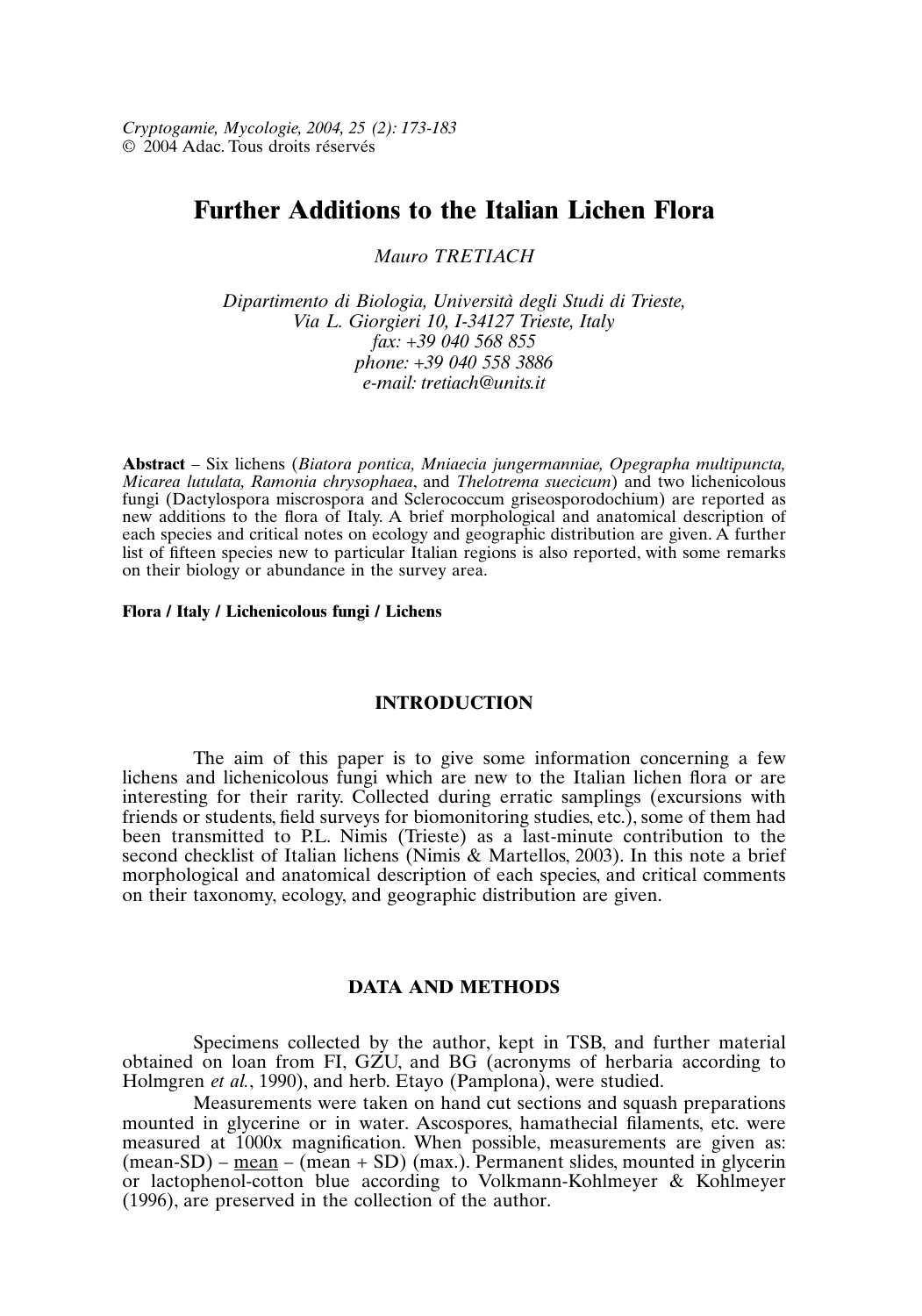The standardised method of thin layer chromatography (TLC) (*e.g.* Culberson & Ammann, 1979) was employed for checking the presence of lichen substances.

## **RESULTS**

*Biatora pontica* Printzen & Tønsberg Bibliotheca Lichenologica 86: 40, 2003.

**Specimens studied** – Friuli, Carnic Alps, Lumiei valley, road from the dam to Passo Pura, right bank of Rio Storto, c. 1020 m, in *Abieti-Fagetum*, on *Fagus sylvatica* and *Abies alba*, 30.07.02, *leg. et det.* M. Tretiach (TSB 35418, *conf.* T. Tønsberg, 35364; TSB 35417, *conf.* Ch. Printzen). *Ibid*., left bank of Rio Storto, c. 1100 m, on *Acer pseudoplatanus*, 04.11.01, *leg. et det.* M. Tretiach (TSB 35534; duplicates will be distributed in Tønsberg's *Lichenes Isidiosi et Sorediosi Crustacei Exsiccati*). Lake of Sauris, Bosco della Stua, 970 m, on *Fagus*, 04.11.02, *leg. et det.* M. Tretiach (TSB 35440).

**Description** – Thallus forming a leprose,  $\pm$  areolate crust, vivid green, more rarely dark olive green, endophloeodal in esorediate parts. Soralia plane to slightly convex, irregular, effuse, often confluent, with soredia c. 15-35 µm diam. Ascomata apothecia, rare, sessile, biatorine, often immersed among the soredia, c.  $0.4-\underline{0.6}$ - $0.8(-1.2)$  mm diam.; disc flat, later hemispherical, greenish ochre to bluish-grey, epruinose, glossy; proper margin well developed in section, composed of radiating hyphae, with a thick gel coat covering the tips. Hymenium colourless or with blu-green maculae, I-, but asci and ascogenous hyphae I+ light blue. Epithecium colourless, with terminal cells covered by a thick sheath swelling markedly in K (up to  $10-12 \mu m$ ), and outer edge covered by a gel layer. Hypothecium colourless to pale ochre, with blue or purplish patches. Hamathecium of simple, coherent paraphyses. Asci *Biatora-*type, 8-spored. Ascospores colourless, simple or rarely 1(-3)-septate, ellipsoid to bacilliform, more rarely bifusiform, (7-) 10- 13-16  $(-23) \times 2 - 3 - 4$  (-4.5) µm.

Thallus Pd-, K-, C+ e KC+ intense orange (TLC: tiophanic acid, arthothelin, asemone, "pontica-unknown" [whitish in LW UV before the acid treatment], and further unidentified minor substances). The vivid reaction of subhymenium to K (intense lemon yellow, turning ochraceous after some minutes) and to N (greenish yellow) is typical.

**Remarks** – *Biatora pontica* was recently described from Turkey, being also known from Scandinavia, Eastern North America, and a few localities of Austria and Slovenia (Printzen & Tønsberg, 2003). The European collections were always sterile, but some samples from the Lumiei valley are, on the contrary, richly fertile. In this area the species was collected together with *Haematomma ochroleucum* (Neck.) J.R. Laundon var*. ochroleucum, Sticta fuliginosa* (Hoffm.) Ach., and *Thelotrema suecicum* (H.Magn.) P. James (see below), on *Acer*, *Fagus* and *Abies* in a mixed wood that had been subjected to selective cutting. The species is locally rather common, and easily identifiable in the field because of the brilliant green colour of the leprose thallus, which can occasionally be several centimetres large. It seems unbelievable that this species has been neglected so far, because the lichens of the Rio Storto gorge have been frequently studied by eminent liche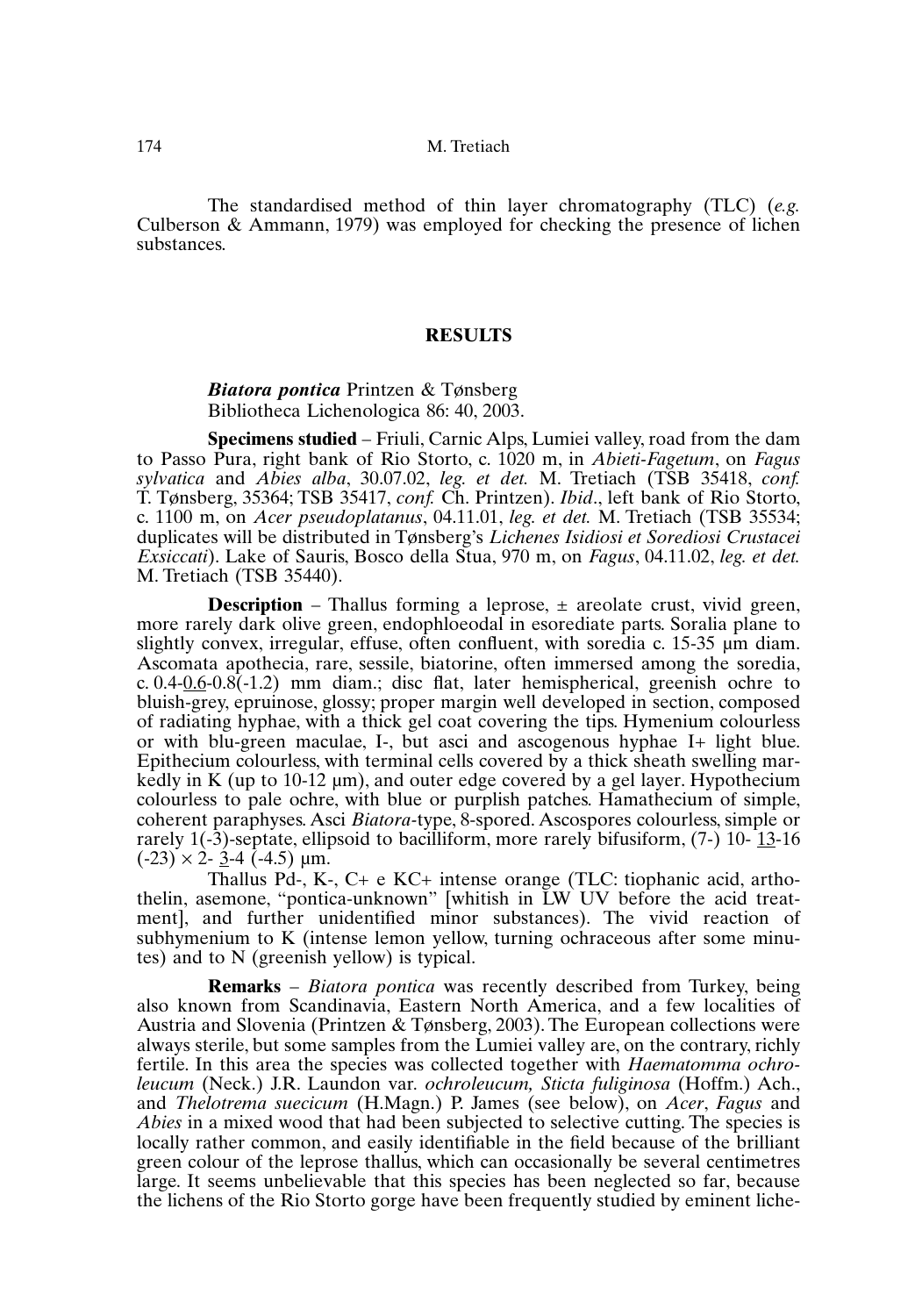nologists during their visit to the nearby Botanical station of Passo Pura. It cannot be dismissed that the actual dispersal of this species in the area has increased after the clearing of the forest.

> **Dactylospora microspora** Etayo Candollea 46: 391, 1991.

**Specimen studied** – Campania, Vesuvio Nazional Park, S. Vito (NA), loc. Baracche Forestali, 510 m, on a sterile, crustose thallus occurring on *Pinus*, 24.10.1999, *leg.* P.L. Nimis & M. Tretiach, *det.* M. Tretiach (TSB 32251).

**Specimen examined for comparison** – Spain, Andalucía, Málaga, Ronda, Pinsapar de la Cañada del Cuerno, 1500 m, on *Abies pinsapo*, 16.04.1994, M. Casares, J. Etayo, A. Gómez-Bolea & N. Hladún (Herb. Etayo 12198).

**Description** – Apothecia superficial, sessile, to c. 0.3-0.4 mm diam., lecideine, dark brown to black, with a thin, persistent proper margin. Exciple paraplectenchymatous; cell lumina polygonal, 6.0-7.5 µm diam. Hymenium 50-65 µm high, I+ intense blue; epithecium with small, violet crystals, turning blue in  $K$ , brown in  $HNO<sub>3</sub>$ ; subhymenium straw to light brown, prosoplectenchymatous. Paraphyses septate, branched at the apex, with enlarged tips. Asci clavate, polysporous, with an external gelatinous sheath I+ light blue. Ascospores more than 50 per ascus, uniseptate, brown at maturity,  $6-7(-8) \times 3-3.5$  µm.

**Remarks** – According to Etayo (1991) the tips of the paraphyses are covered by a gelatinous cap that reacts  $K_{+}$  greenish. In the TSB material the tips are also covered by minute, violet crystals, better visible in polarised light, showing a characteristic colour change in K and  $HNO<sub>3</sub>$ . This difference is probably of no taxonomic value, being related to the low pH of the substratum (bark of *Pinus*). No other difference was noted between the collection from Vesuvio, and Spanish material, kindly sent by J. Etayo.

> *Micarea lutulata* (Nyl.) Coppins Lichenologist, 12: 107, 1980. Basion.: *Lecidea lutulata* Nyl., Flora, 56: 297, 1873.

**Specimen studied** – Friuli, Carnic Alps, road Ampezzo-Sauris, Lumiei gorge, loc. Pedanca del Buso, 800 m, siliceous rocks, 28.07.1999, *leg. et det.* M. Tretiach, *conf.* B. Coppins (TSB 31402).

**Description** – Thallus reduced to scurfy granules near the apothecia, pale grey to greenish grey. Ascomata apothecia, small, c. 0.2-0.4 mm diam., convex to globose and often tuberculate, grey-brown to black; exciple absent; hypothecium dark brown, more rarely reddish brown, K-, N-. Hamathecium of dimorphic paraphyses: sparse, thin  $(0.5-1.0 \text{ µm})$ , ramified, or thicker  $(1.5-2.0 \text{ µm})$ , simple. Asci 8spored, *Micarea*-type. Spores simple, ellipsoid to ovoid, c. 6-10  $\times$  2-3(4)  $\mu$ m.

Thallus  $\overrightarrow{Pd}$ -,  $\overrightarrow{K}$ -,  $\overrightarrow{KC}$ -,  $\overrightarrow{C}$ -.

**Remarks** – The locality where *M. lutulata* was found is a narrow, very humid gorge formed by the Lumiei creek, which excavated its way through the two sides of a fault. On the north-exposed slope of this gorge there are some siliceous outcrops emerging from the dolomitic bedrock, shaded by a dense mixed wood with *Picea abies*, *Fagus sylvatica* and *Taxus baccata*. *Micarea lutulata* occurs at the base of the subvertical faces, on rocks protected from the rain and covered by a thin layer of soil. The species, known from temperate Europe and northeastern North America (Coppins, 1992a), may be occasionally found also on roots.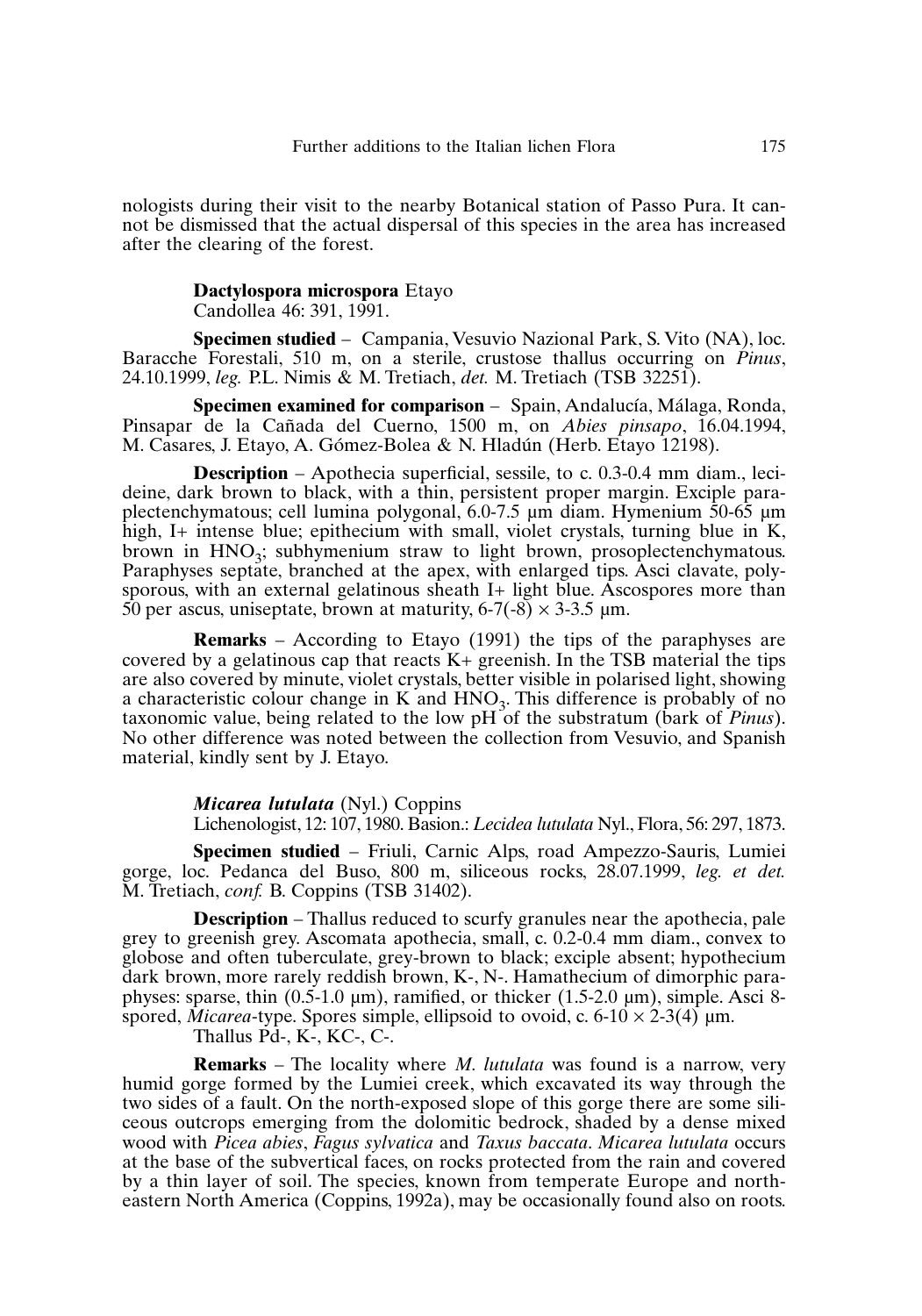*Mniaecia jungermanniae* Boud. Discom. 4: 100 (1907)

**Specimen studied** – Friuli, Alpi Giulie, M. Florianca (UD), 1580 m, in a hang-bog, on *Cephalozia* sp., 20.07 1991, *leg. et det.* M. Tretiach, *conf.* J. Poelt (TSB 15808).

**Description** – Thallus inconspicuous, reduced to a few hyphae penetrating into the leaflets of moribund liverworts. Ascomata apothecia, sessile, lecideine, blue-green when humid, otherwise dark blue or black, with a distinct proper exciple, K+ yellow-green, N-. Hymenium colourless or blue-green (at least above), with slender, septate paraphyses, with slightly swollen, clavate tips. Asci 8-spored, I-. Spore  $\pm$  uniseriate, simple, colourless, ellipsoid, c. 16-20-24  $\times$  8-10 µm.

**Remarks** – This species is only known from scattered localities in the suboceanic areas of western and central Europe, being linked to humid environments. The specimen cited here was collected during a phytosociological survey of the hang-bogs of the western Julian Alps carried out by M. Codogno and D. Lausi† (Trieste). A member of *Helotiaceae*, *M. jungermanniae* can be identified in the field because of its brilliant colour of apothecia. Probably more common than the few citations may suggest, it should be sought for in the bogs of southern Alps and northern Apennines. The species is reported with some hesitations in this list of lichens and lichenicolous fungi because, according to Nemec (1899) and Killian (1926), it is a non-lichenized, saprophytic fungus that optionally lives in symbiosis with leafy liverworts. However, according to Coppins (1992b), the biological status of the genus merits further investigations.

*"Opegrapha" multipuncta* Coppins & P. James

[in Coppins, James & Hawksworth], Lichenologist 24: 365, 1992.

**Specimens studied** – Friuli, Travesio (UD), 220 m, on *Pyrus*, 30.04.2001, *leg. et det.* M. Tretiach, *conf.* B. Coppins (TSB 34336). Fanna (UD), 250 m, on *Malus*, 29.09.1999, *leg. et det.* M. Tretiach (TSB 31262). Ibid., loc. Mistris, 230 m, on *Juglans*, 08.1999, *leg. et det.* M. Tretiach, *conf.* B. Coppins, (TSB 31263). Ibid., 06.09.1999, *leg. et det.* M. Tretiach (TSB 31264). Venezia Giulia, Trieste Karst, Gropada (TS), VG46 abyss, on *Quercus pubescens*, *leg. et det.* M. Tretiach (TSB 35082).

**Description** – Thallus thin, forming a leprose, sparingly rimose crust, superficial or partly endophloeodal in esorediate parts, with *Trentepohlia* as photobiont. Soralia small, at the beginning punctiform, becoming  $\pm$  confluent or forming a mosaic with age, vivid orange to dark red-brown, discolouring and becoming  $\pm$  grey in the herbarium. Soralia Pd-, K-, KC-, C-. No lichen substances detected by TLC.

**Remarks** – This species was repeatedly collected during a biomonitoring survey in the Friulian plain close to the Carnic pre-Alps (Tretiach & Baruffo, 2001), always on isolated trees surrounded by meadows in an area characterised by intense precipitation and high air humidity. In the Trieste Karst, on the contrary, the species was collected only once, in a doline surrounding the VG47 abyss (see Nimis & Tretiach, 1995). The absence of thallus reactions and the bright orange colour of the soralia are good diagnostic characters. According to Coppins *et al*. (1992), the species might be confused with sterile thalli of *O. gyrocarpa* and *O. sorediifera*, but it is distinguished by the smaller, more deeply orange-coloured soralia, and the absence of a black prothallus. The inclusion of this taxon in the genus *Opegrapha* is problematic, because it is unknown in fertile conditions.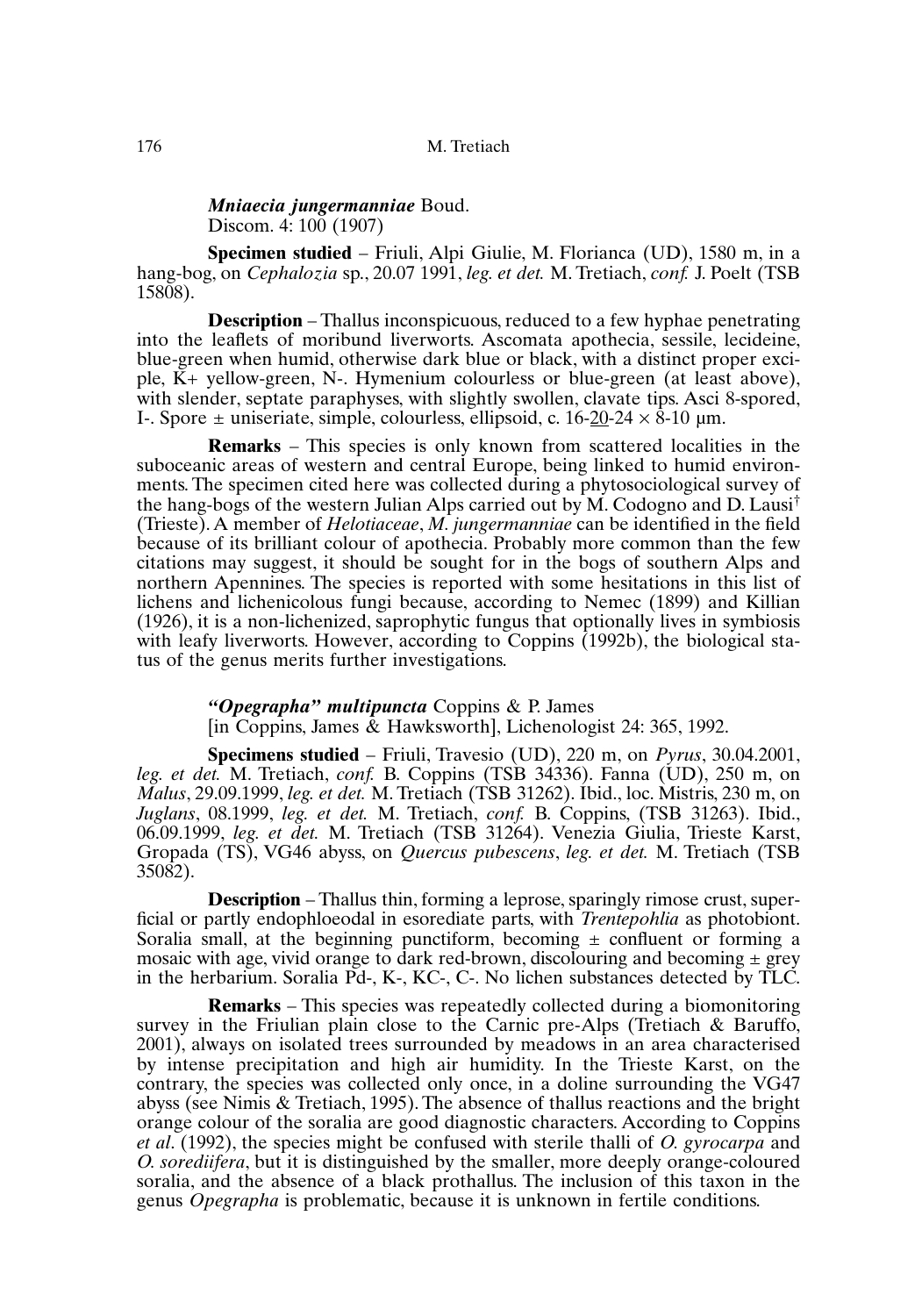In the literature there is some confusion regarding the validity of the name and year of its publication. It first appeared in print as *O. multipuncta* Coppins & P. James *in ed.* (Pentecost & Coppins, 1983), but it was validly published only later in Coppins *et al.* (1992) (Coppins, *in litt.*)

## **Ramonia chrysophaea** (Pers.) Vězda

Folia Geobot. Phytotaxon. Bohemosl., 1: 166, 1966. Basion.: *Peziza chrysophaea* Pers., Icon. Descr. Fung. 2: 17, tab. 8, figs. 1-2, 1798.

**Specimen studied** – Italy, Friuli, Carlino (UD), Sacile wood, on *Ulmus*, 20 m, 21.03.02, *leg. et det.* M. Tretiach (TSB 34938).

**Description** – Thallus endophoeodal, effuse, non-layered, ecorticate, with *Trentepohlia*. Ascomata apothecia, deeply urceolate, at first perithecioid, later with the exciple splitting radially and exposing the greyish white disc. True exciple well developed, paraplectenchymatous, formed by thin-walled, angular cells, ending in colourless periphyses which protrude over the hymenium. Hymenium colourless, I+ light blue, with slender, unbranched paraphyses. Asci 8-spored, I-. Ascospores colourless, septate, c.  $40-70 \times 3.5-4.5 \text{ µm}$ .

**Remarks** – The genus *Ramonia*, with its estimated 25 species (Kalb, 2001), has a mainly tropical distribution. In Italy only two species were previously known, the epilithic *R. calcicola* (Tretiach, 1997), and the epiphytic *R. luteola*, known from scattered localities in Tuscany (Senese & Critelli, 2000), and Emilia (Hb. A. Vezda, *leg. M.T.). Ramonia chrysophaea* is distinguished from the latter species by spore size and morphology, and by the absence of an evident perisporium.

This species was collected on a single, old *Ulmus* tree that survived the elm disease in one of the last planitial woods of the Friulian plain. These forest ecosystems host a number of interesting phanerogams and small animals: a new species of shrew has been described very recently (see Lapini *et al.*, 2001). The lichen flora is, on the contrary, rather trivial and of scarce interest, mainly because most of the woods are treated as coppices (Gambera & Tretiach, 2003). For their overall environmental interest, the extension of these woods should absolutely be preserved, and possibly widened. Also their management should be modified from coppice to high forest in order to increase the number of old trees.

## **Sclerococcum griseosporodochium** Etayo

Nova Hedwigia 61: 193, 1995.

**Specimens studied** – Friuli, Natural Regional Park of the Julian pre-Alps, road from Resia to Uccea, below sella Carnizza, on a sterile epilithic thallus with *Trentepohlia*, c. 920 m, 26.06.02, *leg. et det.* M. Tretiach (TSB 35552). Ibid., on an epiphytic thallus with *Trentepohlia*, *leg.* M. Tretiach, *det.* V. Calatayud (hb. V. Calatayud).

**Description** – Conidiomata sporodochial, slightly convex to hemispherical, bluish-grey, dispersed on the thallus of the host. Conidia arising in chains, adherent in masses forming multicellular propagules, irregular in shape, with individual cells distoseptate, thick-walled, subglobose to ellipsoidal, brown, I-; walls ornamented and covered by calcite crystals. These characters accord perfectly with the exhaustive description given by Etayo (1995).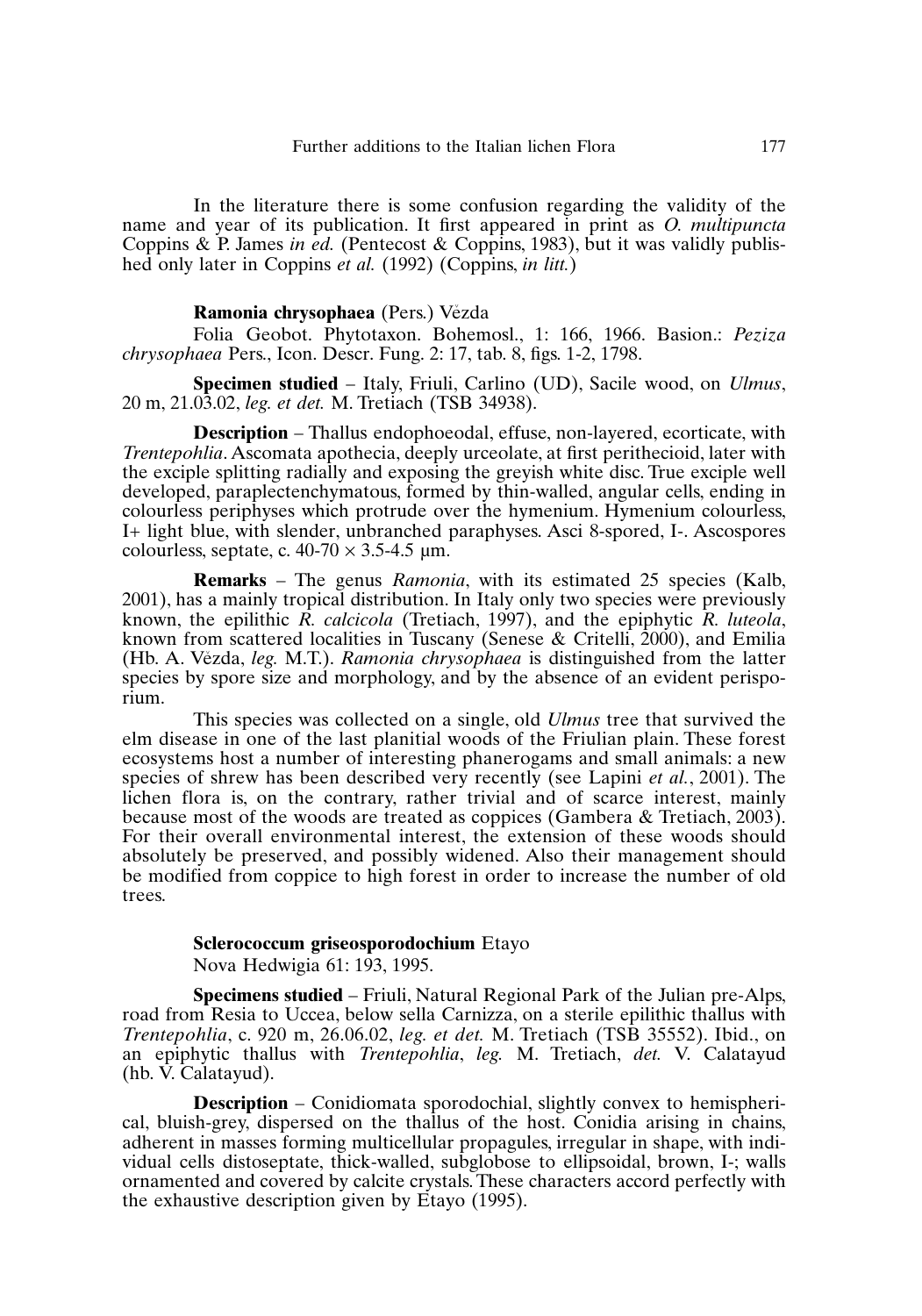**Remarks** – The two samples were collected in a dense beech forest of Mt. Musi, the area with the heaviest precipitation in Italy (3500-4000 mm per year). They occurred on two unidentified thalli with *Trentepohlia*. The thallus on rock is endolithic, and might belong to a species of *Acrocordia* or *Opegrapha*, both of which were observed on the same rock. The epiphytic one, occurring on a moss tussock at the base of a trunk, might belong to *Strigula affinis*, a species which is quite abundant in the area. In both cases the thalli had only sporodochia, and no other reproductive structures were present. I agree with Etayo (1995) that this lichenicolous fungus seems to live as an autonomous lichen.

#### *Thelotrema suecicum* (H.Magn.) P. James

Lichenologist 9: 186 (1977). Basion.: *Ocellularia suecica* H. Magn., Botaniska Notiser 1937: 125 (1937).

**Specimens studied** – Friuli, Carnic Alps, Lumiei valley, left bank of Rio Storto, c. 1100 m, on *Fagus sylvatica*, 04.11.01, *leg. et det.* M. Tretiach (TSB 35535). *Ibid*., bosco Flobia, above Rio Storto, c. 1150 m, on *Picea*, 13.09.1991, *leg.* M. Tretiach, *rev.* M. Tretiach & P. Crisafulli (TSB 15366). *Ibid.*, above the Lumiei valley, toward Passo Pura, 1000 m on *Fagus sylvatica*, 09.08.981, *leg.* R. De Faveri & P.L. Nimis, *rev.* M. Tretiach & P. Crisafulli (TSB 1748).

**Description** – Thallus rather thin,  $\pm$  continuous, smooth to warted or rugulose, without a prothallus, pale grey or greenish grey, epiphloeodal, with *Trentepohlia*. Ascomata apothecia, immersed in  $\pm$  hemispherical warts, up to 0.6-0.7 mm diam., urceolate, with ostiolar opening up to  $0.35(-0.50)$  mm; thalline exciple entire; true exciple free, distinctly visible through the opening; apothecial disc visible, dark, slightly pruinose. Hamathecium of filamentous, unbranched, septate paraphyses; periphysoids lining the upper inner surface of the true exciple. Asci 8 spored, subcylindrical, I-. Ascospores colourless, septate, with (7-) 8-11 transverse septa, ellipsoid to  $\pm$  elongate-fusiform, 32-38-42 (-50)  $\times$  4.0-6.0-8.0 (-10.0) µm, ratio  $5.\overline{1}$ -6.7-8.3 (9.5) (n= 32).

Thallus Pd-, K-, KC-, C-; no lichen substances detected by TLC.

**Remarks** – This species, known from Europe, North and South America (Purvis *et al.*, 1995), is rather frequent in Scandinavia, but was apparently absent from the Alpine regions (Purvis *et al.*, 1995). A few years ago it was reported for the first time from Slovenia (Hocevar *et al.*, 1995) and, although initially considered doubtful (Mayrhofer, 1996: 243), the record has been subsequently accepted in the checklist of Slovenia (Suppan *et al*., 2000). The species, however, had been collected for the first time in the Lumiei valley (TSB 1748, 15366); unfortunately, both specimens were erroneously identified as *T. lepadinum*, although the peculiar spore shape had been sketched on the label of one of the two collections (TSB 15366). In the Lumiei valley *T. suecicum* is restricted to the most humid, cool, shaded recesses of the narrow valley formed by Rio Storto (see note to *B. pontica*). Here the two *Thelotrema* species occur simpatrically, and their identification in the field is problematic, because *T. suecicum* can be easily misidentified for juvenile (or poorly developed) forms of *T. lepadinum*. The two species differ in spore septation (transverse in the former, muriform in the latter), and size, being considerably larger in *T. lepadinum*. According to Purvis *et al*. (1995), the two species would exhibit the same variation in the number of spores per ascus  $[(2-)4-6(-8)]$ , but in the TSB collections *T. suecicum* regularly has 8-spored asci.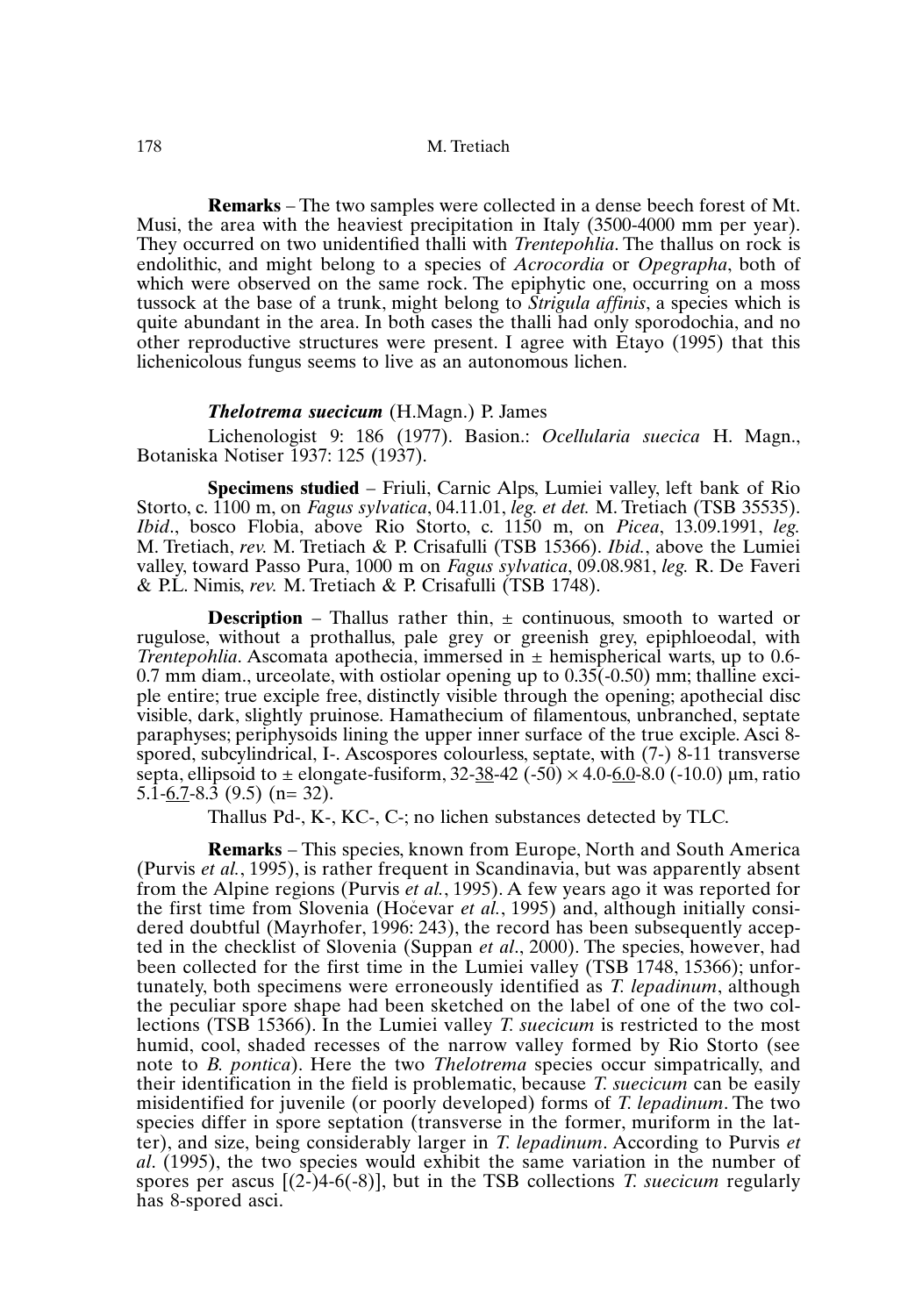#### **Species new to single Italian regions**

## *Chaenothecopsis subparoica* (Nyl.) Tibell

Tuscany, Mt. Amiata, Abbadia S. Salvatore, above Acquapassante, c. 1200 m, trachytic outcrops shaded by chestnuts, on *Haematomma ochroleucum* var. *ochroleucum* [sic], 08.04.02, *leg. et det.* M. Tretiach (TSB 35034, 35553); ibid., on *Tephromela grumosa* (TSB 35033, 35554).

**Remarks** – The species, characterised by uniseptate spores and shortstalked or very short-stalked, black, K- apothecia, was considered a parasite restricted to *Haematomma ochroleucum* v. *porphyrium* (Tibell & Ryman, 1995), but it was recently found also on *Enterographa zonata* (Coste, 1999). *Tephromela grumosa* is a new host of this lichenicolous fungus. Duplicates of the sample occurring on *H. ochroleucum* will be distributed in a forthcoming issue of Tibell's *Caliciales exsiccatae*.

## *Cyphelium lecideinum* (Nyl.) Trevis.

Tuscany, Mt. Amiata, Abbadia S. Salvatore, above Acquapassante, c. 1200 m, trachytic outcrops shaded by chestnuts, in a niche, 08.04.02, *leg. et det.* M. Tretiach, *conf.* D. Puntillo (TSB 35035).

**Remarks** – A mild-temperate lichen, found on overhanging siliceous rocks, in shaded situations. This is the second Italian record of an evidently rare species.

## *Cystocoleus ebeneus* (Dillwyn) Thwaites

Friuli, Julian Alps, Tarvisio, Rio Freddo valley, 860 m, on porphyric rocks, 14.06.03, *leg. et det.* M. Tretiach (TSB 36195).

**Remarks** – The species was collected on one of the very few porphyric outcrops known in the western Julian Alps that consist mainly of sedimentary carbonatic rocks.

## *Enterographa zonata* (Körb.) Källsten

Friuli, Carnic Alps, road Ampezzo-Sauris, Lumiei gorge, loc. Pedanca del buso, c. 800 m, on siliceous rocks, 28.07.1999, *leg. et det.* M. Tretiach (TSB 31375).

**Remarks** – Certainly overlooked by modern Italian authors, this species is frequent on siliceous rocks shaded by trees, mainly in the chestnut- and beechbelts.

#### *Haematomma ochroleucum* (Neck.) J.R. Laundon var*. ochroleucum*

Friuli, Carnic Alps, Lake of Sauris, righ bank of Rio Storto, c. 1020 m, in *Abieti-Fagetum*, on *Abies alba*, 30.07.02, *leg. et det.* M. Tretiach (TSB 35544, 36066).

**Remarks** – By TLC the material is chemically identical to an epilithic collection from Mt. Amiata (TSB 34259). This species is rather frequent in the survey area, on bark of *Fagus* and *Abies*.

## *Immersaria usbekica* (Hertel) Barbero, Nav.- Ros. & Cl. Roux

Lazio, Montalto, between Ponte dell'Abbadia and Vulci, c. 60 m, basaltic rocks along the river, 13.12.1997, *leg. et det.* M. Tretiach (TSB 31319). Ibid., loc. Archi di Pontécchio, c. 60 m, basaltic slopes near the river Fiora, 14.12.1997, *leg. et det.* M. Tretiach (TSB 31320). Canino, loc. Tessennano, S-exposed, basaltic rocks, 300 m, 14.12.1997, *leg. et det.* M. Tretiach (TSB 31321).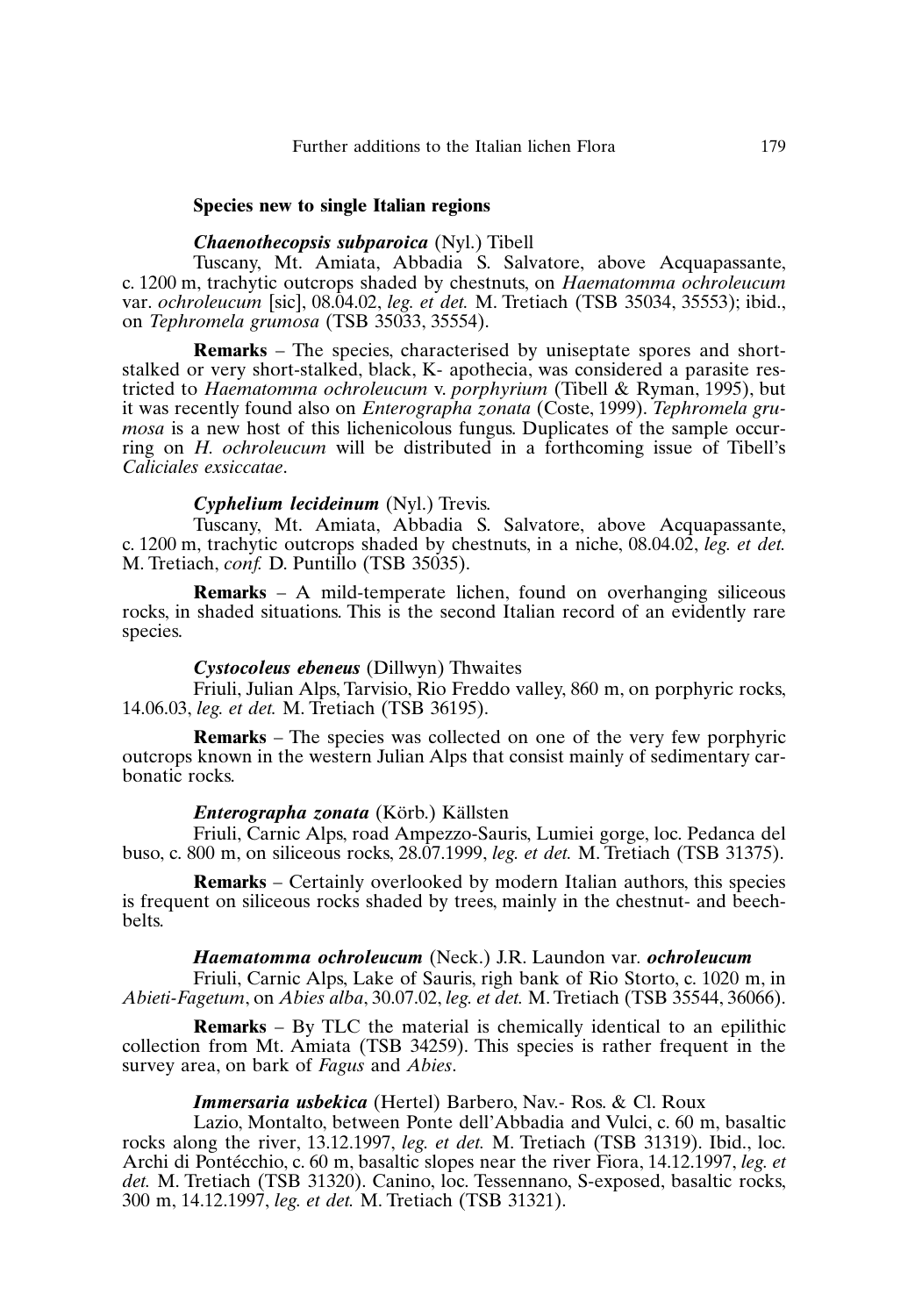**Remarks** – The identification of this material was problematic. When collected, the apothecia of all the samples contained only immature asci. Some thalli were kept on a stone wall of the Botanical garden for one month. After that period, characterised by frequent rains, spores were found in most of the apothecia, and the ascus structure typical of *Porpidiaceae* was perfectly visible after staining with iodine.

At the localities in northern Latium, the species was associated with lichens typical of intermediate substrata (*Acarospora microcarpa, Aspicilia intermutans, Collema ryssoleum, Diploschistes actinostomus, Pertusaria melanochlora, Placopyrenium bucekii, Tephromela atra*, etc.). *Immersaria usbekica* has a broad tolerance for the pH of the substratum, being known from limestone (Hertel, 1977; Esnault & Roux, 1987) and base-rich siliceous rocks (Nimis & Tretiach, 1999). The shift of substratum, from siliceous to calcareous rocks, is linked to an increase in aridity, as observed in some other European lichens with broad ecological requirements (Salvadori & Tretiach, 2002).

The citation of *Amygdalaria consentiens* by Aprile (1980) from Vesuvio probably should be referred here; the specimen, however, could not be traced (Aprile, *in litt.*).

## **"***Lecanactis***"** *latebrarum* (Ach.) Arnold

Friuli, Carnic Alps, road Ampezzo-Sauris, Lumiei gorge, loc. Pedanca del Buso, 800 m, siliceous rocks, 04.11.02, *leg. et det.* M. Tretiach (TSB 36067, 36068).

**Remarks** – This is the second Italian citation for a species whose systematic position is unclear (Egea & Torrente, 1994). A clarification might result from a study on the anatomy of pycnidia, which have been observed for the first time in this rich collection.

## *Lopadium disciforme* (Flot.) Kullh.

Friuli, Carnic Alps, Lake of Sauris, Bosco della Stua, 970 m, on *Abies alba*, 04.11.02, *leg. et det.* M. Tretiach (TSB 36064).

**Remarks** – This species, recently reported from the nearby Dolomites (Nascimbene, 2003) and from Val Noana in South Tyrol (Nascimbene, *in litt.*), is evidently very rare in the area of the lake of Sauris. Only a poorly developed thallus with a few apothecia was found on an old tree occurring near the shore.

## *Naetrocymbe saxicola* (A.Massal.) R. C. Harris

Friuli, Carnic Alps, northern slope of Mt. Tinisa, "T.Weiss" trail, c. 1850 m, calcareous rocks, with *Polyblastia sepulta*, 28.07.02, *leg. et det.* M. Tretiach (TSB 35546).

**Remarks** – With *Trentepohlia*. On shaded, hard limestone.

## *Parmotrema crinitum* (Ach.) M. Choisy

Trieste Karst, doline of Borgo Grotta Gigante (TS), c. 230 m, on *Quercus petraea*, 21.05.02, *leg. et det.* M. Tretiach (TSB 35081).

**Remarks** – This boreal-montane species, which is typical of cool, moist woods, may exceptionally be found, as this is the case, also in the submediterranean belt. The large doline of Borgo Grotta, exhaustively studied by Carvalho [1996; but see also Tretiach (1992), Tretiach & Carvalho (1994)], hosts a number of interesting lichen species. *Parmotrema crinitum* is evidently rare here: only a single, but quite large thallus was occasionally found at the base of a stunted trunk of an old oak.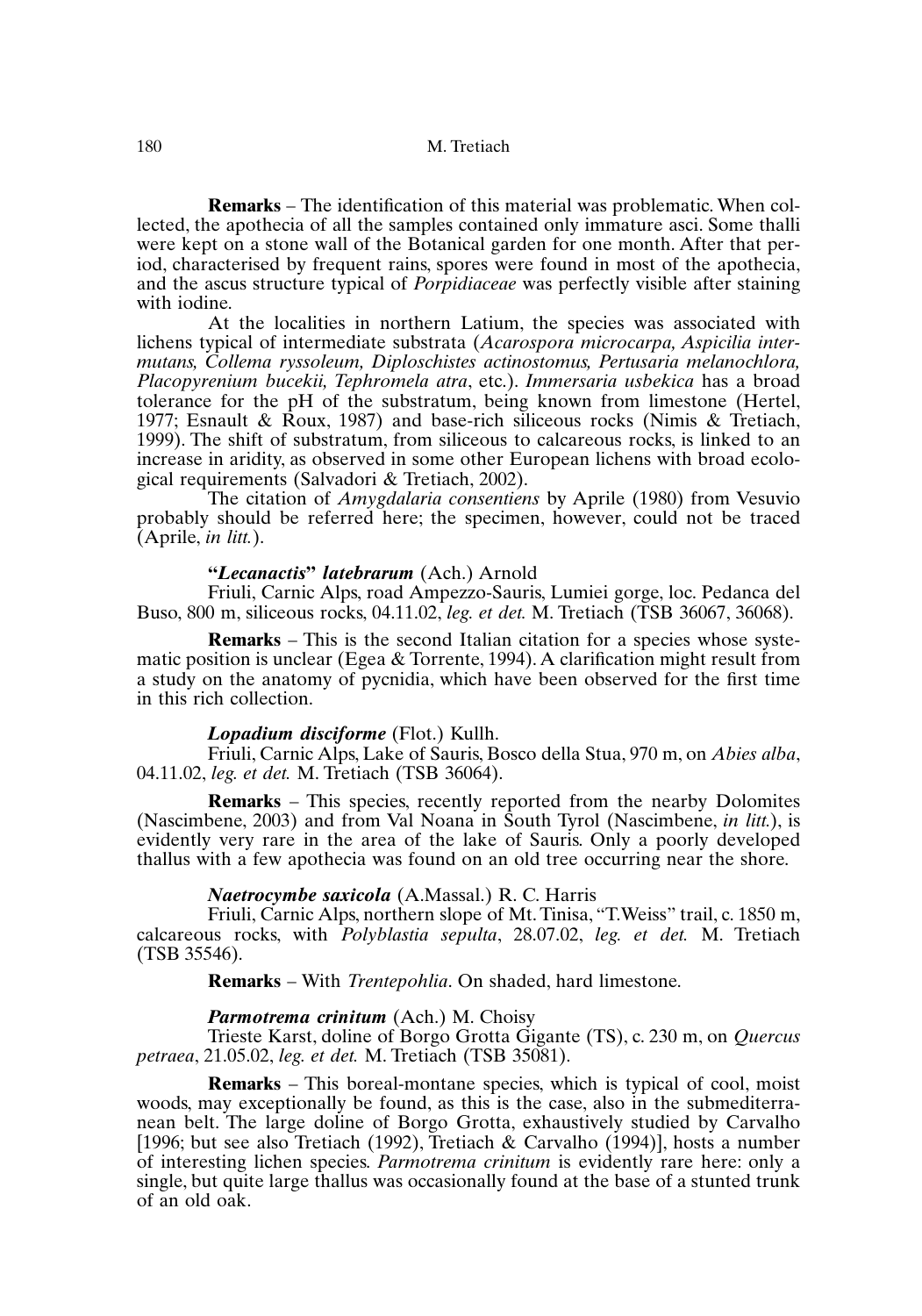#### *Peltula euploca* (Ach.) Poelt

Emilia-Romagna, Castrocaro Terme (FO), Terra del Sole, 60 m, on the medieval walls, on brick, 2002, *leg.* D. Pinna, *det.* M. Tretiach (TSB 36063).

**Remarks** – A relatively common species, which surprisingly was not reported before from Romagna; the specimen was collected during a survey on the biodeterioration of the wall surfaces.

## *Polyblastia sepulta* A. Massal.

Friuli, Carnic Alps, northern slope of Mt. Tinisa, "T.Weiss" trail, c. 1850 m, calcareous rocks, 28.07.02, *leg. et det.* M. Tretiach (TSB 35546).

**Remarks** – A species of hard, compact carboniferous rocks, characterised by immersed perithecia without involucrellum, I+ light blue reaction of the hymenium, and large, submuriform spores.

## *Porina borreri* (Trevis.) D. Hawksw. & P. James

Friuli, Carnic Alps, Lake of Sauris, road from the dam to Passo Pura, Rio Storto gorge, c. 1020 m, on *Fagus*, 30.07.02, *leg. et det.* M. Tretiach (TSB 35545).

**Remarks** – In a cool, moist *Abieti-Fagetum*; certainly not common.

## *Porina lectissima* (Fr.) Zahlbr.

Friuli, Carnic Alps, road Ampezzo-Sauris, loc. Pedanca del buso, c. 800 m, on siliceous rock, 28.07.1999, *leg. et det.* M. Tretiach (TSB 31369). Julian Alps, Tarvisio, Rio Freddo valley, 860 m, 14.06.03, *leg. et det.* M. Tretiach (TSB 36070).

**Remarks** – Locally common on deeply shaded siliceous rocks.

## *Psilolechia lucida* (Ach.) M. Choisy

Friuli, Julian Alps, Tarvisio, Rio Freddo valley, 860 m, 14.06.03, *leg. et det.* M. Tretiach (TSB 36065).

**Remarks** – In underhangs of porphyric rocks protected from rain, not common. The siliceous outcrops of Rio Freddo certainly deserve further attention: they were visited during a short survey devoted to collect material for a revision of Italian leprarioid lichens, and several interesting species might have been missed.

**Acknowledgements.** I am grateful to several fellow lichenologists who kindly checked some of the collections reported in this work: V. Calatayud, B. Coppins, Ch. Pritzen, J. Poelt†, D. Puntillo, and T. Tønsberg. B. Coppins is thanked for nomenclatural advise, G. Kantvilas for critically reading the paper, and L. Baruffo for help in TLC analysis and companionship in some field trips. This study was financed by M.I.U.R. funds to P.L. Nimis, and by D.T.N. (f.o.o.p.) funds.

#### **REFERENCES**

APRILE G.G., 1980 — Contributo alla conoscenza dei licheni del Vesuvio. *Annali della Facoltà di Scienze Agrarie*, Università di Napoli (Portici), 4 (14): 1-16.

CARVALHO P., 1996 — Microclimate and diversity of cryptogamic epiphytes in a Karst doline (Trieste, NE Italy). *Gortania* 18: 41-68.

COPPINS B.J., 1992a — *Micarea*. *In*: Purvis O.W., Coppins B.J., Hawskworth D.L., James P.W. & Moore D.M. (Eds.), *The lichen flora of Great Britain and Ireland*. Natural History Museum Publications & The British Lichen Society, London, pp. 371-384.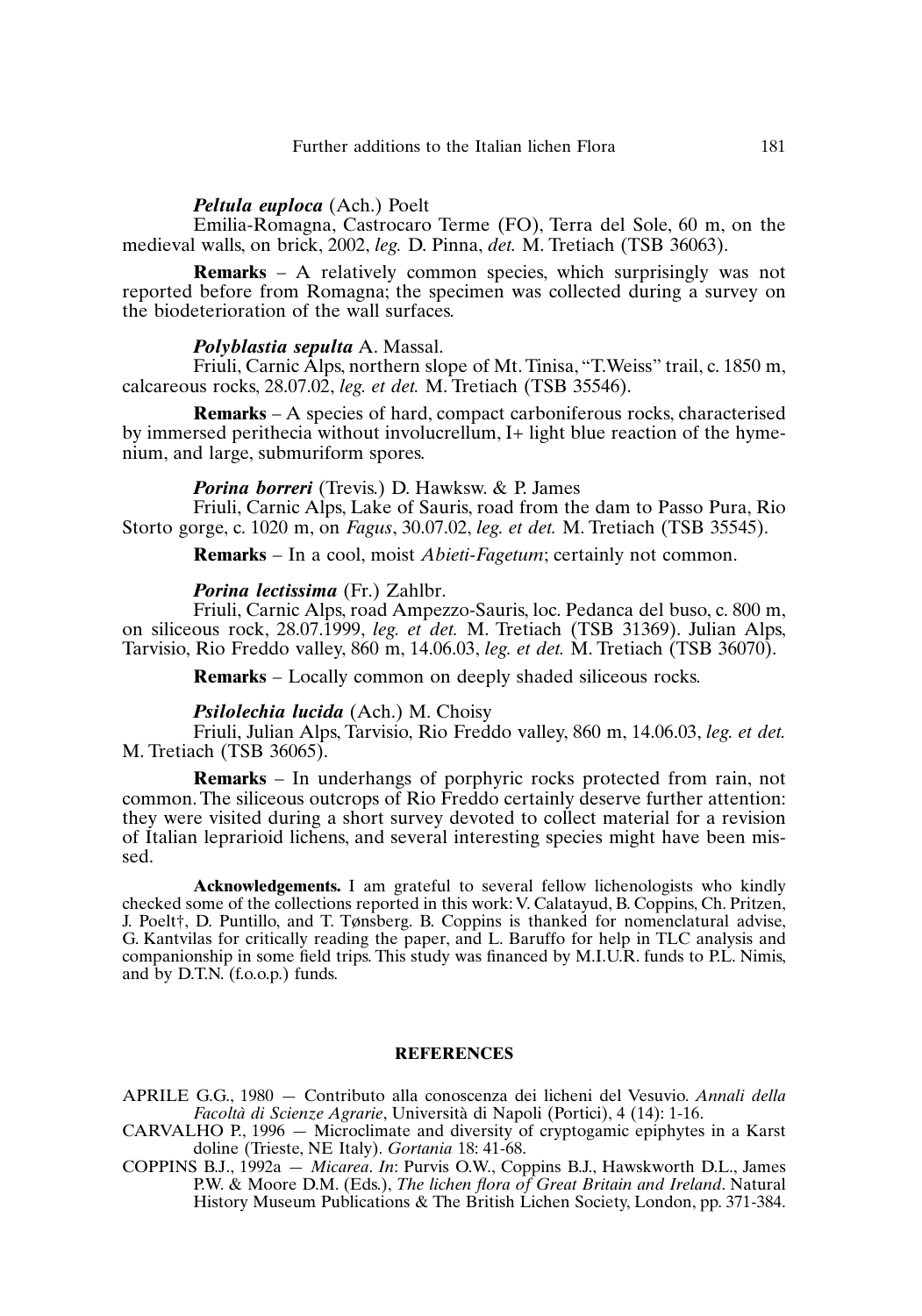- COPPINS B.J., 1992b *Mniacea* [sic]. *In*: Purvis O.W., Coppins B.J., Hawskworth D.L., James P.W. & Moore D.M. (Eds.), *The lichen flora of Great Britain and Ireland*. Natural History Museum Publications & The British Lichen Society, London, pp. 387-388.
- COPPINS B.J., JAMES P.W. & HAWKSWORTH D.L., 1992 New species and combinations in *The Lichen Flora of Great Britain and Ireland*. *Lichenologist* 24: 351-369.
- COSTE C., 1999 Présence de *Chaenothecopsis subparoica* (Nyl.) Tibell (Mycocaliciaceae, Caliciales) dans le sud de la France (Ariège). *Bulletin d'Informations de l'Association Française de Lichénologie* 24: 37-39.
- CULBERSON C.F. & AMMANN K., 1979 Standard-methode zur Dünnschichtchromatographie von Flechtensubstanzen. *Herzogia* 5: 1-24.
- EGEA J.M. & TORRENTE P., 1994 *El Género de Hongos Liquenizados* Lecanactis *(Ascomycotina)*. *Bibliotheca Lichenologica*, 54: 3-205.
- ESNAULT J. & ROUX C., 1987 *Amygdalaria tellensis* (lichens), nouvelle espèce du Tell Algérien. *Anales del Jardin Botanico de Madrid* 44: 211-225.
- ETAYO J., 1991 *Dactylospora microspora* spec. nov., nuevo hongo liquenícola de la flora española. *Candollea* 46: 391-393.
- ETAYO J., 1995 Two new species of lichenicolous fungi from the Pyrenees. *Nova Hedwigia* 61: 189-197.
- GAMBERA A. & TRETIACH M., 2003 Licheni dei boschi planiziali della bassa pianura Friulana. *Notiziario della Società Lichenologica Italiana* 16: 67-68.
- HERTEL H., 1977 Gesteinsbewohnende Arten der Sammelgattung *Lecidea* (Lichenes) aus Zentral-, Ost- und Sudasien. *Khumbu Himal, Ergebnisse des Forschungsunternehmens Nepal Himalaya* 6: 145-378.
- HOCEVAR S., BATIC F., PISKERNIK M. & MARTINCIC A., 1995 Glive u pragozdovih Slovenije, III. Dinarski gorski pragozdovi na Kočevskem in u Trnovskem gosdu. *Strokovna in znanstvena dela* 117: 1-320.
- HOLMGREN P.K., HOLMGREN N.H. & BARNETT L.C., 1990 *Index Herbariorum Part I: The Herbaria of the World*. 8th edn. Regnum Vegetabile 120. New York Botanical Garden, New York, 693 p.
- KALB K., 2001 New or otherwise interesting lichens. I. *In*: McCarthy P.M., Kantvilas P.M. & Louwhoff G. (Eds.), *Lichenological Contributions in Honour of Jack Elix*. *Bibliotheca Lichenologica* 78: 141-167.
- KILLIAN M.C., 1926 Nouvelles observations sur la symbiose du *Mniaecia jungermanniae* avec *Alicularia scalaris*. *Bulletin de l'association Philomatique d'Alsace et de Lorraine* 7: 146-150.
- LAPINI L., FILIPPUCCI M.G. & FILACORDA S., 2001 Genetic and morphometric comparison between *Sorex arunchi* Lapini and Testone, 1998, and other shrews from Italy. *Acta Theriologica* 46: 4.
- MAYRHOFER H., 1996 [Review] Hočevar S., Batič F., Piskernik M. & Martinčič A., 1995. Fungi in the Virgin Forest Reserves in Slovenia Part III. The Dinaric Mountain Virgin Forest Reserves of Kočevsko and Trnovski Gozd. *Herzogia* 12: 243.
- NASCIMBENE J., 2003 Segnalazioni lichenologiche per le Alpi Sud-Orientali II°. *Lavori Società Veneta di Scienze Naturali* 28: 87-88.
- NEMEC B., 1899 Die Mycorrhiza einiger Lebermoose. *Berichte der botanische Gesellschaft* 17: 311-320.
- NIMIS P.L. & MARTELLOS S., 2003 *A second checklist of the lichens of Italy with a thesaurus of synonyms*. Museo Regionale di Scienze Naturali, Saint-Pierre, Monografie, 4, 192 p.
- NIMIS P.L. & TRETIACH  $\dot{M}$ , 1995 Studies on the biodeterioration potential of lichens, with particular reference to endolithic forms. *In*: M. De Cleene (Ed.), *Interactive physical weathering and bioreceptivity study on building stones, monitored by computerized X-Ray Tomography (CT) as a potential non-destructive research tool*. Protection and Conservation of the European Cultural Heritage, Research Report N. 2, University of Ghent, pp. 63-122.